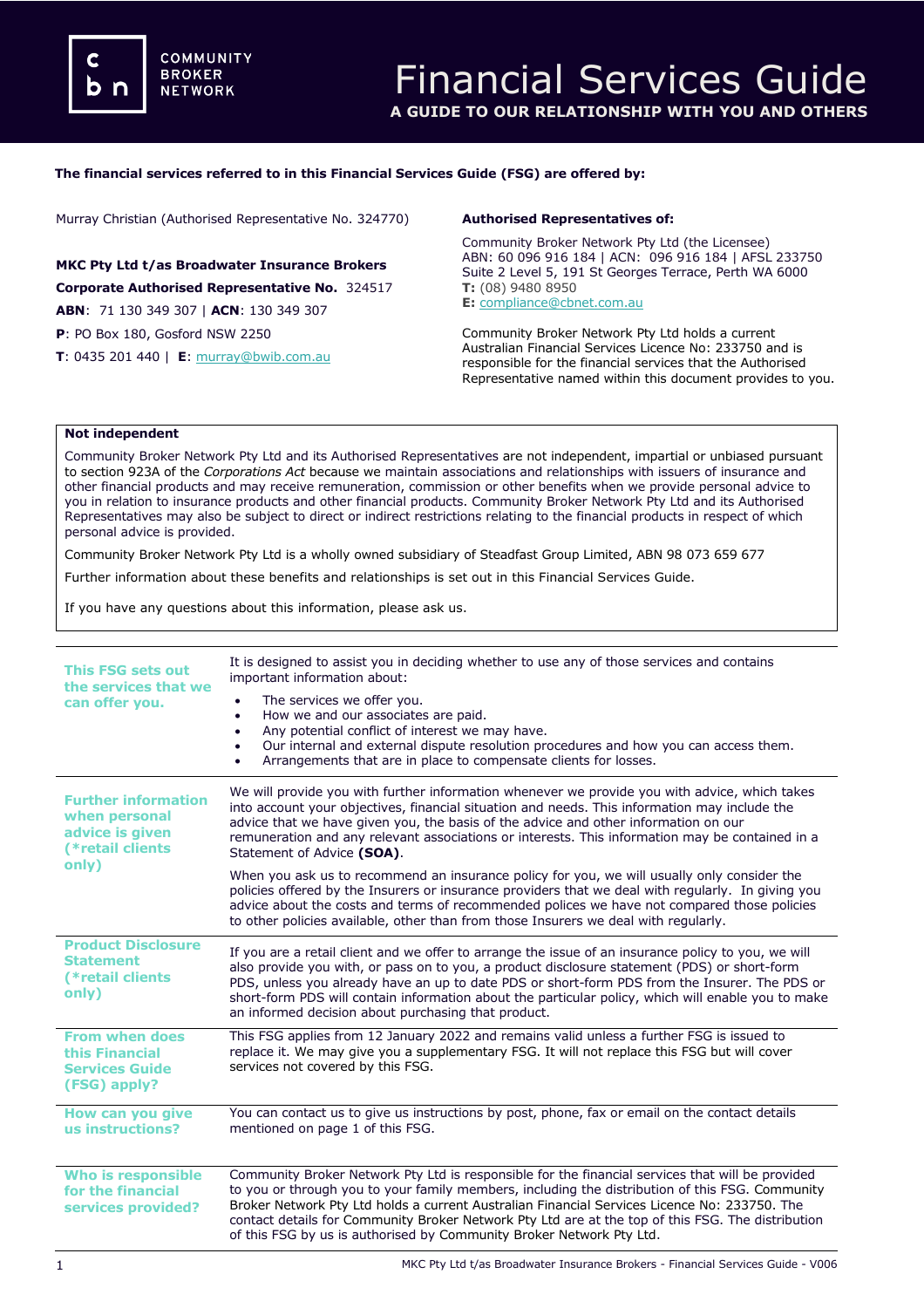# Financial Services Guide **A GUIDE TO OUR RELATIONSHIP WITH YOU AND OTHERS**

| <b>What kinds of</b><br>financial services<br>are we authorised<br>to provide and what<br><b>kinds of financial</b> | The financial services referred to in this guide are provided by your Authorised Broker, who is<br>authorised under the Community Broker Network Pty Ltd's Australian Financial Services Licence<br>to provide financial product advice and deal in general insurance products for wholesale and retail<br>clients. We will do this on your behalf as your general insurance broker unless we tell you<br>otherwise.                                                                                                                                                                                                                    |
|---------------------------------------------------------------------------------------------------------------------|-----------------------------------------------------------------------------------------------------------------------------------------------------------------------------------------------------------------------------------------------------------------------------------------------------------------------------------------------------------------------------------------------------------------------------------------------------------------------------------------------------------------------------------------------------------------------------------------------------------------------------------------|
| product/s do those<br>services relate to?                                                                           | If we ever act under a binder arrangement, which means we have authority to issue policies as<br>an agent for the insurer, rather than acting for you, we will inform you of this arrangement.                                                                                                                                                                                                                                                                                                                                                                                                                                          |
| <b>Will I receive</b><br>tailored advice?                                                                           | Maybe not in all cases. However, we may need information about your personal objectives,<br>details of your current financial situation and any relevant information, so that we can arrange<br>insurance policies for you, or to give you advice about your insurance needs. We will ask you for<br>the details that we need to know.                                                                                                                                                                                                                                                                                                  |
|                                                                                                                     | In some cases, we will not ask for any of this information. If we do not ask, or if you do not give<br>us all of the information we ask for, any advice you receive may not be appropriate to your<br>needs, objectives and financial situation. You should read the warnings contained in any SOA, or<br>any other warnings that we give you, carefully before making any decision about an insurance<br>policy.                                                                                                                                                                                                                       |
|                                                                                                                     | Where we provide you with advice about your insurance arrangements, that advice is current at<br>the time that we give it. At renewal we may review your insurance however, in some cases we<br>may automatically renew your insurance to ensure you continue to be covered. This renewal will<br>not take into account any changes to your current financial situation or personal objectives or<br>needs that you have not informed us of.                                                                                                                                                                                            |
| <b>Contractual liability</b><br>and your insurance<br>cover                                                         | Many commercial or business contracts contain clauses dealing with your liability (including<br>indemnities or hold harmless clauses). Such clauses may entitle your insurers to reduce cover,<br>or in some cases, refuse to indemnify you at all. You should seek legal advice before signing and<br>accepting contracts. You should inform us of any clauses of this nature before you enter into<br>them.                                                                                                                                                                                                                           |
| <b>Legal advice</b>                                                                                                 | Our duty as a general insurance broker does not extend to giving legal advice. You should consult<br>your solicitor when you need advice on legal matters.                                                                                                                                                                                                                                                                                                                                                                                                                                                                              |
| <b>What information</b><br>do we maintain<br>about you and how<br>can you access it?                                | Community Broker Network Pty Ltd maintains a record of your personal profile including details of<br>insurance policies that we arrange for you. Community Broker Network Pty Ltd may also maintain<br>records of any recommendations or advice given to you. Community Broker Network Pty Ltd will<br>retain this FSG and any other FSG given to you as well as any SOA, PDS or short-form PDS that<br>we give or pass on to you for the period required by law.                                                                                                                                                                       |
|                                                                                                                     | We and Community Broker Network Pty Ltd are committed to implementing and promoting a<br>privacy policy, which will ensure the privacy and security of your personal information.<br>Community Broker Network Pty Ltd has taken the appropriate action to ensure we comply with<br>the Australian Privacy Principles ("APPs") and have established a Privacy Policy. A copy of our<br>privacy policy is available on request, or at www.cbnet.com.au.                                                                                                                                                                                   |
|                                                                                                                     | If you wish to access your file, please ask us. We will make arrangements for you to do so.                                                                                                                                                                                                                                                                                                                                                                                                                                                                                                                                             |
| <b>How will I pay for</b><br>the services<br>provided?                                                              | Payment for the services we provide you are payable directly to Community Broker Network Pty<br>Ltd. For each insurance product, the insurer will charge a premium that includes any relevant<br>taxes, charges and levies. Community Broker Network Pty Ltd will receive a payment based on a<br>percentage of this premium (excluding relevant taxes, charges and levies) called commission,<br>which is paid to Community Broker Network Pty Ltd by the insurers. In some cases, we may also<br>charge you a broker fee. This will be shown on the invoice that is sent to you.                                                      |
|                                                                                                                     | The invoice provides methods of payment for our services and details of payment terms (14<br>days). Community Broker Network Pty Ltd pays the commission and broker fee to us after<br>deducting a management fee.                                                                                                                                                                                                                                                                                                                                                                                                                      |
|                                                                                                                     | If there is a refund or reduction of your premium as a result of a cancellation or alteration to a<br>policy, or based on a term of your policy (such as a premium adjustment provision), we will<br>retain any fee we have charged you. Depending on our arrangements with the insurer,<br>Community Broker Network Pty Ltd will retain any commission that was paid to them by the<br>insurer for the policy and we may retain the portion of the commission that was paid to us by<br>Community Broker Network Pty Ltd. We may also charge you a cancellation fee.                                                                   |
|                                                                                                                     | Non-payment of premium within applicable time frames could result in the insurer cancelling the<br>contract of insurance or charging a penalty premium for time on risk.                                                                                                                                                                                                                                                                                                                                                                                                                                                                |
|                                                                                                                     | When you pay us your premium it will be banked into Community Broker Network Pty Ltd 's trust<br>account. Community Broker Network Pty Ltd will retain the commission from the premium you<br>pay us and remit the balance to the insurer in accordance with Community Broker Network Pty<br>Ltd's arrangements with the insurer. Community Broker Network Pty Ltd will earn interest on the<br>premium while it is in their trust account or Community Broker Network Pty Ltd may invest the<br>premium and earn a return. Community Broker Network Pty Ltd will retain any interest or return<br>on investment earned on the premium. |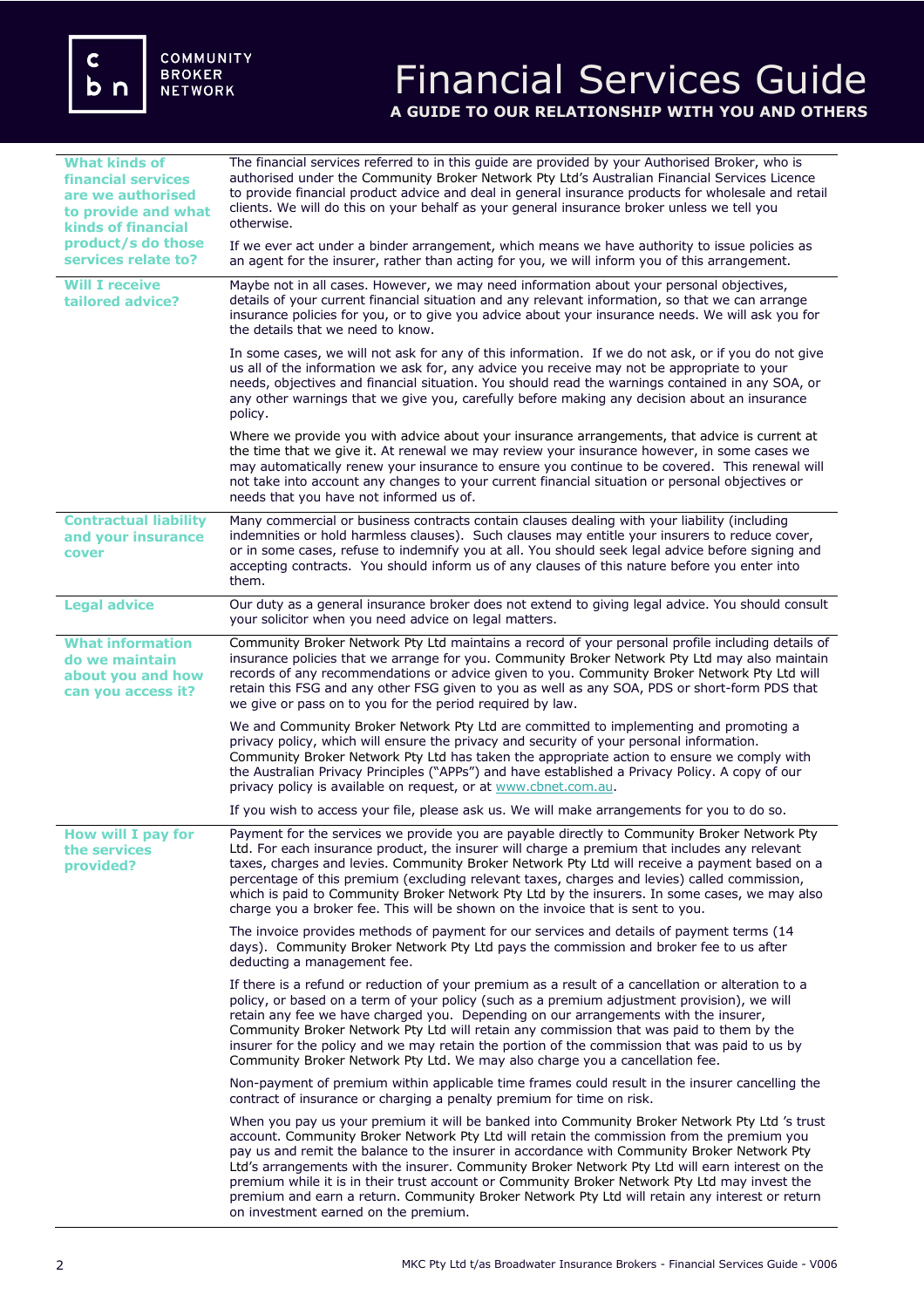

# Financial Services Guide

**A GUIDE TO OUR RELATIONSHIP WITH YOU AND OTHERS**

If you require assistance from us with a claim which requires an unexpected and significant amount of time or expertise, we reserve the right to make an additional charge for it. Any charges will be agreed with you before we provide the services so you always know how much you will be required to pay.

**How are any commissions, fees or other benefits calculated for providing the financial services?**

**Do we have any relationships or associations which might reasonably influence us?** 

The commission the Insurer pays to Community Broker Network Pty Ltd will be calculated based on the formula:

# $P X Y\% = X$ .

 $P =$  the amount you pay for any insurance policy (less any government fees or charges included in that amount). *Y*

*%* = the percentage commission paid to Community Broker Network Pty Ltd by the Insurer. *X* = Community Broker Network Pty Ltd's commission. Community Broker Network Pty Ltd's commission varies between 0 and 30%.

We may also charge you a broker fee in addition to commission when you enter into an insurance policy. The amount of the fee will depend on the complexity of the services we are providing. The amount of any broker fee charged will be shown on your invoice.

Community Broker Network Pty Ltd deducts a management fee of between 0% and 22.5% from the total commission and broker fee received and pays the remainder of the broker fee and commission to us.

Our employees that will assist you with your insurance needs will be paid a market salary and may also receive a performance bonus based on both the value and quality of the work they do for our clients.

Where a third party has referred you to us, we may share part of our fees/commission with them or pay an agreed referral rate. If we do, we will pay commissions to those people out of the commission and fees passed to us by Community Broker Network Pty Ltd (not in addition to those amounts), in the range of 0 to 50% of our commission or fees.

If we give you personal advice, we will inform you of any fees, commission or other payments we, our associates or anyone referring you to us (or us to any insurer) will receive in relation to the policies that are the subject of the advice.

See below for information on the Steadfast association and commission.

Community Broker Network Pty Ltd is a wholly owned subsidiary of Steadfast Group Limited, ABN 98 073 659 677.

#### **Insurer Relationships**

Community Broker Network Pty Ltd sometimes enter into specific arrangements with a limited number of insurers where we receive fees or other remuneration for the development of insurance solutions or the growth of various insurance portfolios. The remuneration Community Broker Network Pty Ltd receives from these arrangements is variable and is determined by the profitability of the recommended insurance products. We will only recommend these products where they meet your needs and are in your best interests. Any such relationship is managed under our conflicts of interest policy.

We work closely with a range of insurers and underwriting agencies to arrange high quality benefits, competitive pricing and superior service levels for our clients. Wherever possible we will recommend that clients deal with insurers that are authorised under the Insurance Act 1973 (Cth) to carry on insurance business in Australia and are subject to oversight by the Australian Prudential Regulation Authority. We will warn you when we recommend an unauthorised foreign insurer.

Some insurers give other benefits such as sponsorship of annual conferences, training and invitations to social business functions. These benefits may change from year to year. The receipt of these benefits may be based upon the volume of business placed with the provider but may also be more of an ad hoc reward. Occasionally we may also receive small gifts and gratuities. It is Community Broker Network Pty Ltd's policy that gifts or gratuities may be accepted only if they are of an incidental nature. These amounts are not additional costs to you.

Despite the existence of any incentive, any decision to place business with such an Insurer will be based on the fact that this provides the best solution for you and not based on consideration of any incentive entitlement. Community Broker Network Pty Ltd may pass any incentive received on to us.

#### **Steadfast Group Limited**

Community Broker Network Pty Ltd is a Steadfast Group Limited (**Steadfast**) Network Broker.

As a Steadfast Network Broker, Community Broker Network Pty Ltd and our Authorised Representatives have access to member services including model operating and compliance tools, procedures, manuals and training, legal, technical, HR, contractual liability advice and assistance, group insurance arrangements, product comparison and placement support, claims support, group purchasing arrangements and broker support services. These services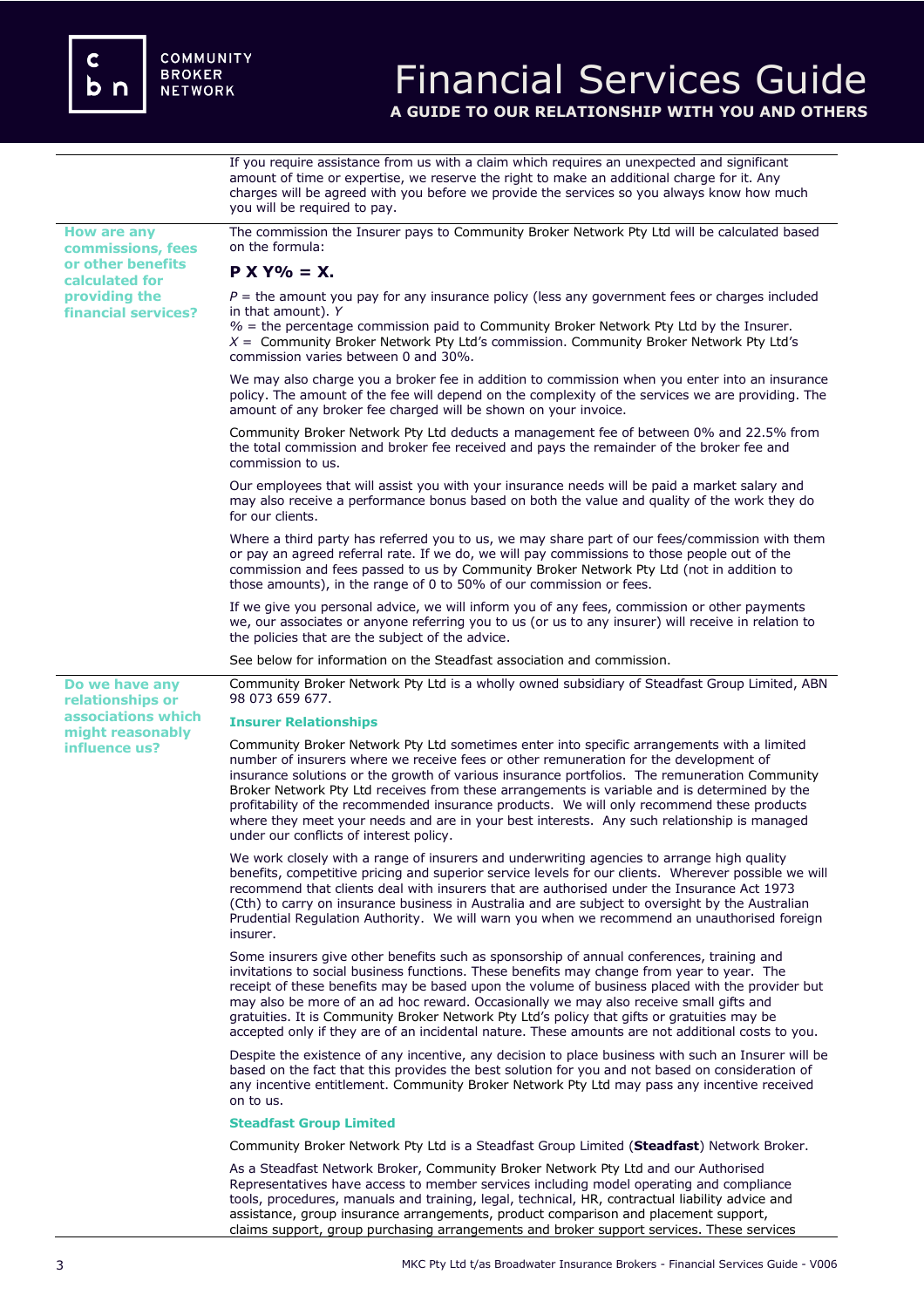|                                                                                  | are either funded by Steadfast, subsidised by Steadfast or available exclusively to Steadfast<br>Network Brokers for a fee.                                                                                                                                                                                                                                                                                                                                                                                               |
|----------------------------------------------------------------------------------|---------------------------------------------------------------------------------------------------------------------------------------------------------------------------------------------------------------------------------------------------------------------------------------------------------------------------------------------------------------------------------------------------------------------------------------------------------------------------------------------------------------------------|
|                                                                                  | Steadfast has arrangements with some insurers and premium funders (Partners) under<br>which the Partners pay Steadfast commission of between $0.5 - 1.5%$ for each product<br>arranged by us with those Partners or alternatively a fee to access strategic and<br>technological support and the Steadfast Broker Network. Steadfast is also a shareholder of<br>some Partners.                                                                                                                                           |
|                                                                                  | Community Broker Network Pty Ltd may receive a proportion of any commission paid to<br>Steadfast by its Partners at the end of each financial year (or other agreed period).                                                                                                                                                                                                                                                                                                                                              |
|                                                                                  | You can obtain a copy of Steadfast's FSG at www.steadfast.com.au.                                                                                                                                                                                                                                                                                                                                                                                                                                                         |
| <b>The licensee and</b><br>premium funding<br>companies                          | If we arrange premium funding for you with a premium funder, we or Community Broker<br>Network Pty Ltd may be paid a commission by the premium funder. We may also charge you a<br>fee (or both). The commission that we are paid by the premium funder is usually calculated as a<br>percentage of your insurance premium (including government fees or changes). If you instruct us<br>to arrange premium funding for you, this is when we become entitled to the commission.                                           |
|                                                                                  | Commission rates for premium funding are usually in the range of 0 to 4% of funded premium.<br>When we arrange premium funding for you, you can ask us what commission rate we are paid for<br>that funding arrangement compared to the other arrangements that were available to you. The<br>amount we are paid is set out in the premium funding contract. Some premium funders may pay<br>Community Broker Network Pty Ltd an administration and service fee for the distribution and<br>management of their products. |
| What to do if you<br>have a complaint?                                           | We welcome your suggestions, compliments and complaints as an opportunity to improve our<br>service.                                                                                                                                                                                                                                                                                                                                                                                                                      |
|                                                                                  | If you have any complaints about the service provided to you, please give us the opportunity to<br>put things right by contacting your Authorised Broker about your complaint in the first instance.<br>We will do our best to resolve your complaint within 5 working days.                                                                                                                                                                                                                                              |
|                                                                                  | If your complaint is not satisfactorily resolved within this time, please contact Community Broker<br>Network Pty Ltd's Complaints Officer:                                                                                                                                                                                                                                                                                                                                                                               |
|                                                                                  | $T: (08)$ 9480 8950<br>E: compliance@cbnet.com.au<br>P: PO Box 1183, WEST PERTH WA 6872.<br>Please mark the envelope "Notice of Complaint".                                                                                                                                                                                                                                                                                                                                                                               |
|                                                                                  | We will try and resolve your complaint quickly and fairly and no later than 30 days from receiving<br>the response.                                                                                                                                                                                                                                                                                                                                                                                                       |
|                                                                                  | Community Broker Network Pty Ltd is a member of the Australian Financial Complaints Authority<br>(AFCA). If your complaint cannot be resolved to your satisfaction by us, you have the right to<br>refer the matter to AFCA. AFCA provides fair and independent financial services complaint<br>resolution that is free to customers. AFCA can be contacted at:                                                                                                                                                           |
|                                                                                  | <b>W</b> : www.afca.org.au $\mid$ <b>E</b> : info@afca.org.au<br><b>P</b> : 1800 931 678 (free call)<br>In writing to: Australian Financial Complaints Authority, GPO Box 3, Melbourne VIC 3001                                                                                                                                                                                                                                                                                                                           |
|                                                                                  | Community Broker Network Pty Ltd is a principal member of NIBA and as such the Community<br>Broker Network Pty Ltd's staff and Authorised Brokers have adopted the Insurance Brokers Code<br>of Practice.                                                                                                                                                                                                                                                                                                                 |
| <b>What arrangements</b><br>are in place to<br>compensate clients<br>for losses? | Community Broker Network Pty Ltd have a Professional Indemnity policy in place. The PI policy<br>covers Community Broker Network Pty Ltd employees, its contractors and its Authorised Brokers<br>for claims made against them by clients as a result of their conduct in the provision of financial<br>services.                                                                                                                                                                                                         |
|                                                                                  | The PI policy will cover Community Broker Network Pty Ltd and us for claims relating to the<br>conduct of representatives who no longer work with us, in respect of the Financial Services<br>provided under the Community Broker Network Pty Ltd's Australian Financial Services Licence.                                                                                                                                                                                                                                |
|                                                                                  | This policy satisfies the requirements for compensation arrangements under section 912B of the<br>Corporations Act.                                                                                                                                                                                                                                                                                                                                                                                                       |
| <b>Any questions?</b>                                                            | If you have any further questions about the financial services we provide, please contact us.<br>Please retain this document for your reference and any future dealings with us and Community<br>Broker Network Pty Ltd.                                                                                                                                                                                                                                                                                                  |